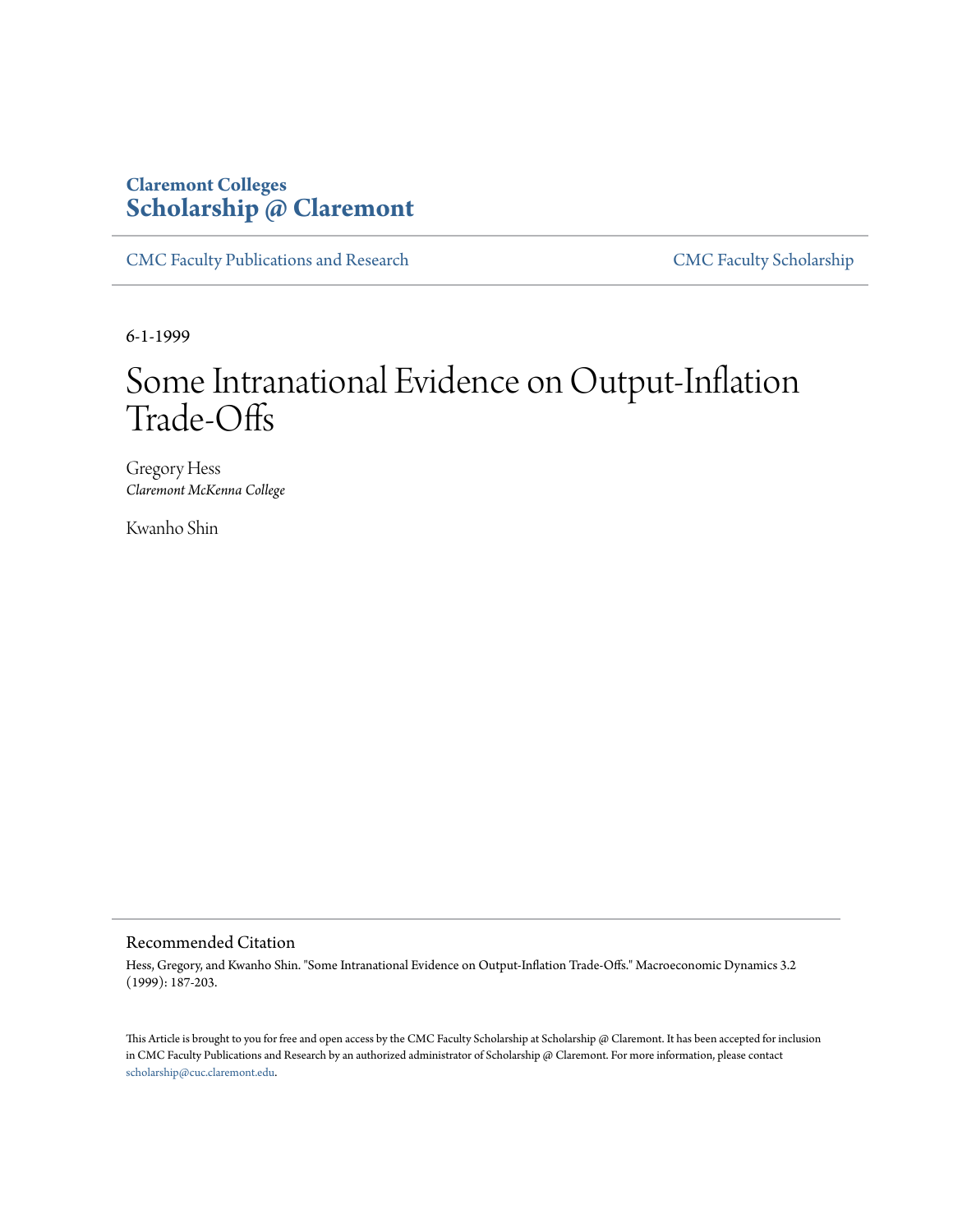*Macroeconomic Dynamics*, **3**, 1999, 187–203. Printed in the United States of America.

# **SOME INTRANATIONAL EVIDENCE ON OUTPUT-INFLATION TRADE-OFFS**

# **GREGORY D. HESS** Oberlin College

# **KWANHO SHIN**

University of Kansas and Korea University

In a seminal paper, Robert E. Lucas, Jr. provided the theoretical relationship between aggregate demand and real output based on relative price confusion at the individual market level. Subsequently, an alternative New Keynesian aggregate supply relationship was derived and it was demonstrated that the two theories can be distinguished on the basis of how both the rate of inflation and the volatility of relative prices affect its slope. By emphasizing the first implication of New Keynesian theory, strong evidence was obtained supporting this model using international data. We also concentrate on the second difference between the two theories. We derive the individual market-level equilibrium relationship for the Lucas model, i.e., the disaggregate supply curve. We estimate the crucial parameters of the relationship between aggregate nominal demand shocks and real output using U.S. intranational state and industry data. We find that the Lucas model omits important New Keynesian features of the data.

**Keywords:** New Keynesian Theory, Lucas's Island Model

#### **1. INTRODUCTION**

The equilibrium relationship between nominal and real variables has always been a focal point for debate among economists who wished to understand the fundamental role of monetary shocks in economic fluctuations. While early work on the Phillips Curve [Phillips (1958)] suggested that there was an exploitable trade-off between lower unemployment and higher inflation, episodes of stagflation during the late 1960's and early 1970's convinced many economists that the trade-off was illusory. Friedman (1968) and Phelps (1968) argued that lower unemployment could be achieved only through high levels of unexpected inflation, a condition that the monetary authority could not engineer consistently.

We would like to thank Stacy Bear and Stephen Monto for excellent research assistance. We also thank numerous seminar participants for useful comments. Laurence Ball, Paul Evans, Herschel Grossman, Kees Koedijk, Shigeru Iwata and two anonymous referees provided detailed suggestions. Part of this paper was written while Gregory D. Hess was a visiting scholar at the Federal Reserve Bank of Kansas City. The opinions expressed are those of the authors and do not necessarily reflect views of the Federal Reserve Bank of Kansas City or the Federal Reserve System. Address correspondence to: Gregory D. Hess, Department of Economics, Rice Hall, Oberlin, OH 44074, USA; e-mail: gregory.hess@oberlin.edu.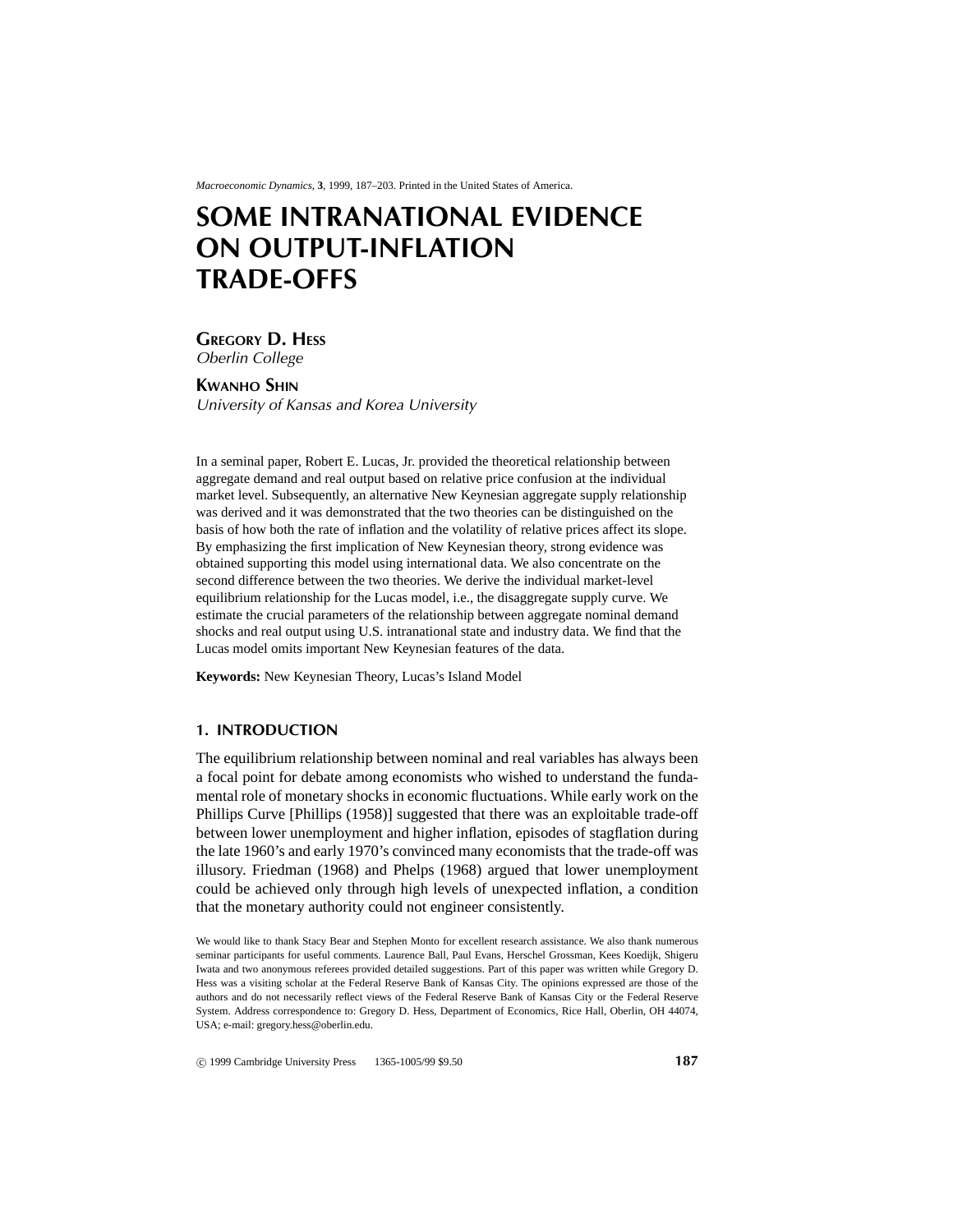In a series of papers, Robert Lucas, Jr. (1972, 1973) introduced a compelling paradigm for understanding the relationship between nominal and real variables.<sup>1</sup> His paradigm grounded the Phillips curve in a neoclassical framework devoid of money illusion by allowing transactions to occur with incomplete information. Assuming that individuals make rational inferences about the aggregate price level based upon their observed own price, he derived an equilibrium relationship between output movements and unexpected inflation, termed the Lucas supply curve. The intuition for the relationship is that in response to an unexpected increase in all prices due to an unexpected increase in the nominal stock of money, individuals would increase output because they would rationally attribute part of the reason for the observed increase in their own price to an increase in their relative price. One implication of the model is that the effect of aggregate demand will be smaller as aggregate inflation becomes more volatile, because in this case agents will think most of the movements in relative prices are due to movements of the aggregate price level. Lucas (1973) found empirical support for this implication of the model using international data for 18 countries from 1951 to 1967.

For both historical and emperical reasons, New Keynesian economists, however, believe that the link between nominal and real variables should be based upon the stickiness of prices.2 Both Mankiw (1985) and Akerlof and Yellen (1985) provided theoretical justifications for why agents would choose to create nominal rigidities based primarily on the idea of menu costs. They demonstrated that if a firm must pay a menu cost to change its nominal price, the consequences to the firm's profits from not changing prices would be only second order, but the effect on social welfare would be first order. Ball and Romer (1990) further showed that, to obtain a sufficient amount of nominal rigidity in prices, not only are nominal frictions like menu costs needed, but real rigidities as well. $3$ 

In light of the theoretical contributions provided by New Keynesian theories, Ball et al. (1988) reanalyzed the empirical results of Lucas (1973). They point out that, in the aggregate, both Lucas's theory and New Keynesian theory predict that real output should respond positively to changes in nominal aggregate demand, albeit for entirely different reasons. Moreover, Lucas's model and New Keynesian theory both predict that the effect of aggregate demand on real output will become smaller as aggregate inflation becomes more volatile. Accordingly, the response of the output-inflation trade-off to the inflation volatility variable used by Lucas (1973) to support his model cannot be used to distinguish between these two theories.

As pointed out by Ball et al. (1988), however, the theories differ in two notable ways based upon what affects the output-inflation trade-off. First, according to New Keynesian theory, the higher the average rate of inflation, the more likely it is that firms will adjust prices rather than output, and hence higher levels of inflation should lead to a smaller response of real output to aggregate demand. Lucas's model does not allow for the average rate of inflation to affect the slope of the aggregate supply curve because the average rate of inflation does not affect the ratio of relative price movements to aggregate ones. Both Ball et al. (1988) and DeFina (1991) in subsequent work find that in cross-country evidence, there is strong support for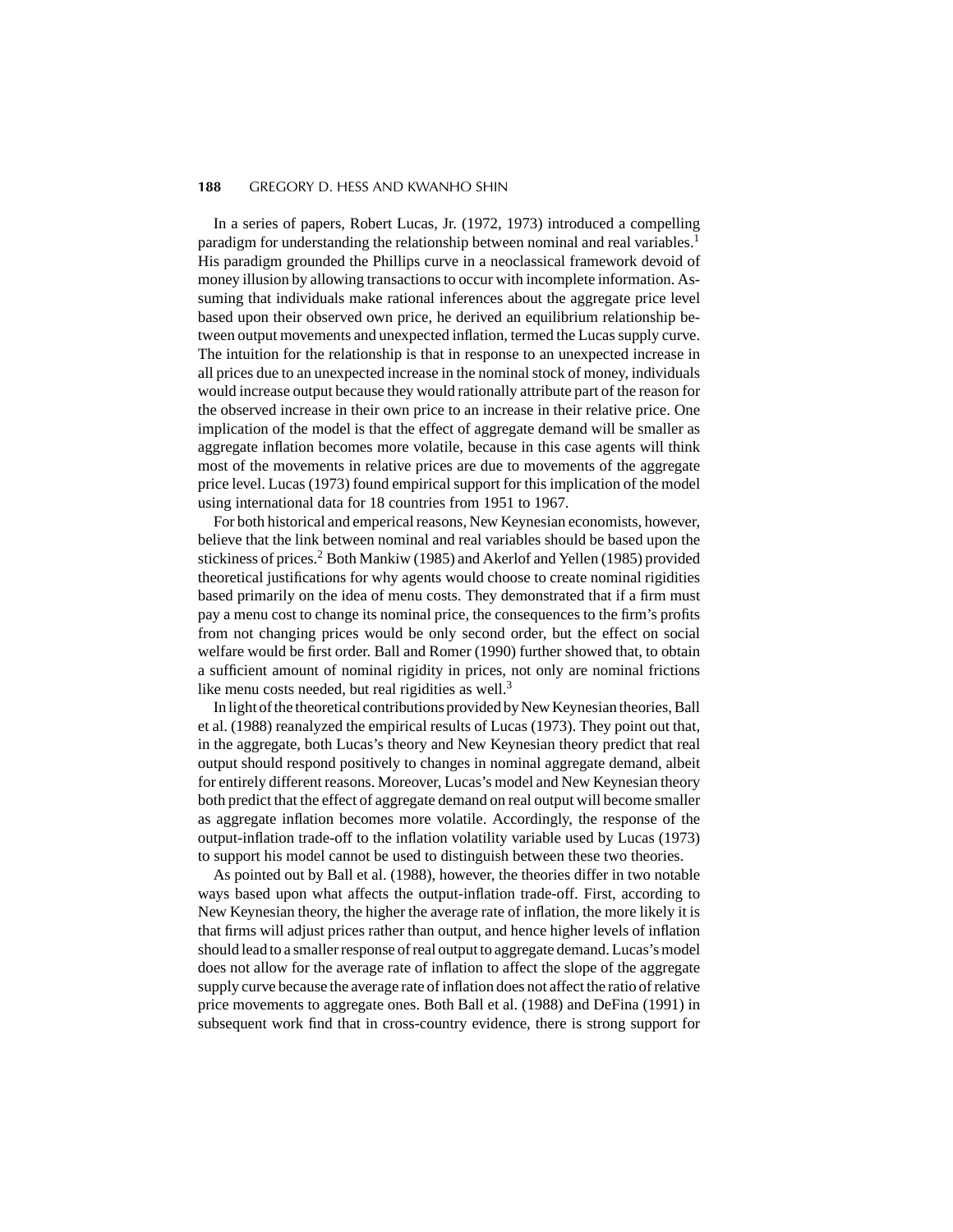New Keynesian theory; namely, higher levels of inflation lower the responsiveness of real output to nominal aggregate demand. However, Akerlof et al. (1988) point out that because the volatility of aggregate inflation and the level of inflation are highly correlated, these tests cannot separate how the responsiveness is affected by the level of aggregate inflation independently from the volatility of inflation. In other words, because the level of inflation and its variability are very positively correlated, the empirical observation that the slope of the aggregate supply curve is negatively related to the variability of inflation—a prediction that both theories share—may cast in doubt the result that the slope is negatively related to the level of inflation, a prediction that distinguishes the two theories.4

Second, according to New Keynesian theory, a higher variance of relative prices at a point in time, and hence an increase in uncertainty, will lead to a smaller effect of nominal shocks on real output because prices are set for shorter periods and adjusted more frequently. However, Lucas's model makes the exact opposite prediction, namely, given a higher variance of relative prices, an unexpected nominal shock will have a greater impact on real output because individuals will rationally attribute a greater proportion of the nominal shock as a change in their relative price. Because these two theories make entirely opposite predictions regarding the effect of an increase of the variance of relative prices on the responsiveness of real output to nominal shocks, we believe that testing this implication identifies more clearly which theory is consistent with the observed data. Although Lucas, BMR, and DeFina have examined the effect of aggregate demand on cyclical movements in real output using cross-country data, these researchers could not test the second implication because they have left unexploited the market-level equilibrium relationships.

The purpose of this paper is to reexplore the output-inflation trade-off by considering states and industries as markets within a country. We derive the individual market-level equilibrium relationship as well as the aggregate-level one. We estimate the market-level equation using cross-sectional data for the United States, and allow the crucial parameters of the relationship between aggregate nominal demand shocks and real output to be time varying. We then analyze what affects the trade-off between output and inflation in each year, including a measure of the volatility of relative prices.

To estimate the market-level model, we first need to define what a market is with the available disaggregate data. We adopt two interpretations of a market which both provide important cross-sectional information on the intranational output-inflation trade-off. First, if we interpret a market in Lucas's model as a geographical description, then a regional definition of a market is the right choice. Accordingly, we estimate the market-level equation using nominal and real Gross State Product (GSP) data for 50 states plus the District of Columbia at the annual frequency over the time period 1977–1991. However, recent studies show that U.S. business cycles are driven to a greater extent by industry-specific shocks rather than region-specific shocks.<sup>5</sup> Therefore, a second interpretation of a market is at the industry level. To this end, we estimate the market-level equation using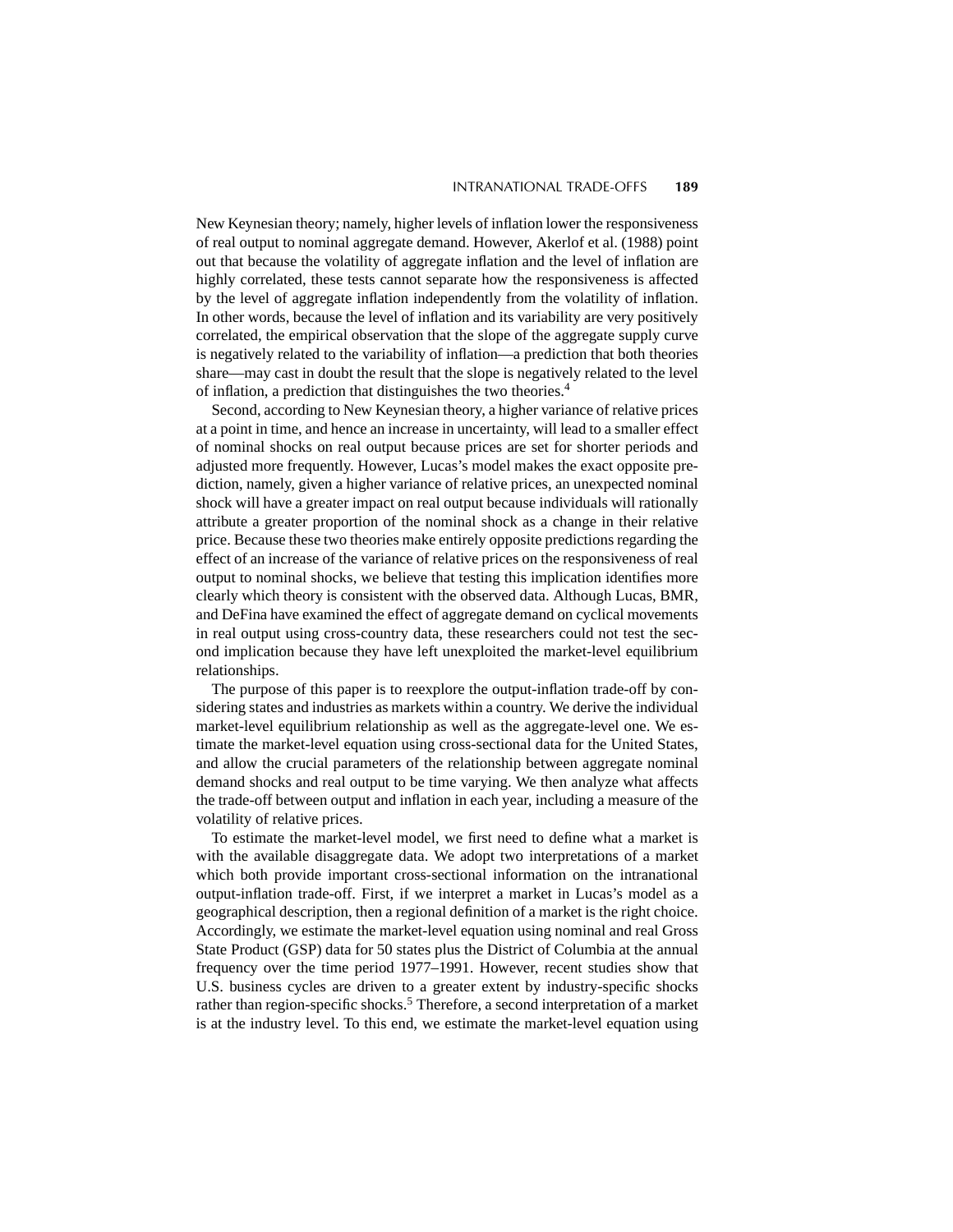Gross Product Originating by Industry (GPO) data for 27 industries at the annual frequency over the same time period.

The regression results suggest that the market-level model provides a good fit of the data at both the state and industry levels. However, we find strong support for New Keynesian theory in that both an increase in inflation as well as an increase in the standard deviation of relative prices leads to a smaller effect of demand shocks on real output. This finding holds even when we control for the volatility of aggregate inflation. We conclude that the Lucas model omits New Keynesian aspects of intranational data.

The remainder of the paper is organized as follows. In Section 2, we derive the market-level relationship obtained from the Lucas model, and we discuss in Section 3 why the New Keynesian theory provides an observationally equivalent interpretation. In Section 4, we discuss the data used in our analysis, and in Section 5, we present estimates of the market-level equation using both cross-sectional state and industry data. On the basis of these estimates, we test the competing hypotheses put forth by the Lucas and New Keynesian models. We conclude in Section 6.

## **2. MODEL**

The structure of the model is identical to that of Lucas (1973) with the addition that we focus on solving for the disaggregate market-level equilibrium. Suppliers are located in a large number of scattered competitive markets. The quantity supplied in each market can be decomposed into a trend component and a cyclical component which are denoted by  $y_{nt}$  and  $y_{ct}$ , respectively, where lowercase letters denote that the variables are in natural logs. Letting *z* index markets, supply in market *z* is  $y_t(z) = y_{nt} + y_{ct}(z)$ . The trend component is assumed to be the same for each market:  $y_{nt}(z) = y_{nt} = \alpha + \beta t$ . The cyclical part is determined in each market by the expected relative price level and its own lagged value,

$$
y_{ct}(z) = \gamma \{ p_t(z) - E[p_t \mid I_t(z)] \} + \lambda y_{ct-1}(z), \qquad -1 < \lambda < 1,\tag{1}
$$

where  $p_t(z)$  is the observed price in market *z* and  $E[p_t | I_t(z)]$  is the expected aggregate price level conditional on information available in market*z* at time *t*. According to (1), individual producers will respond positively to anticipated increases of their relative price.

The overall price level,  $p_t$ , is assumed to be distributed  $N[\bar{p}_t, \sigma^2]$ . The market price is assumed to be determined by a multiplicative shock to the aggregate price level,

$$
p_t(z) = p_t + z. \tag{2}
$$

The idiosyncratic shock to the observed own price is denoted by *z* and is assumed to be distributed  $N(0, \tau^2)$ .

The aggregate demand curve for the economy is represented by the following equation:

$$
y_t + p_t = x_t,\tag{3}
$$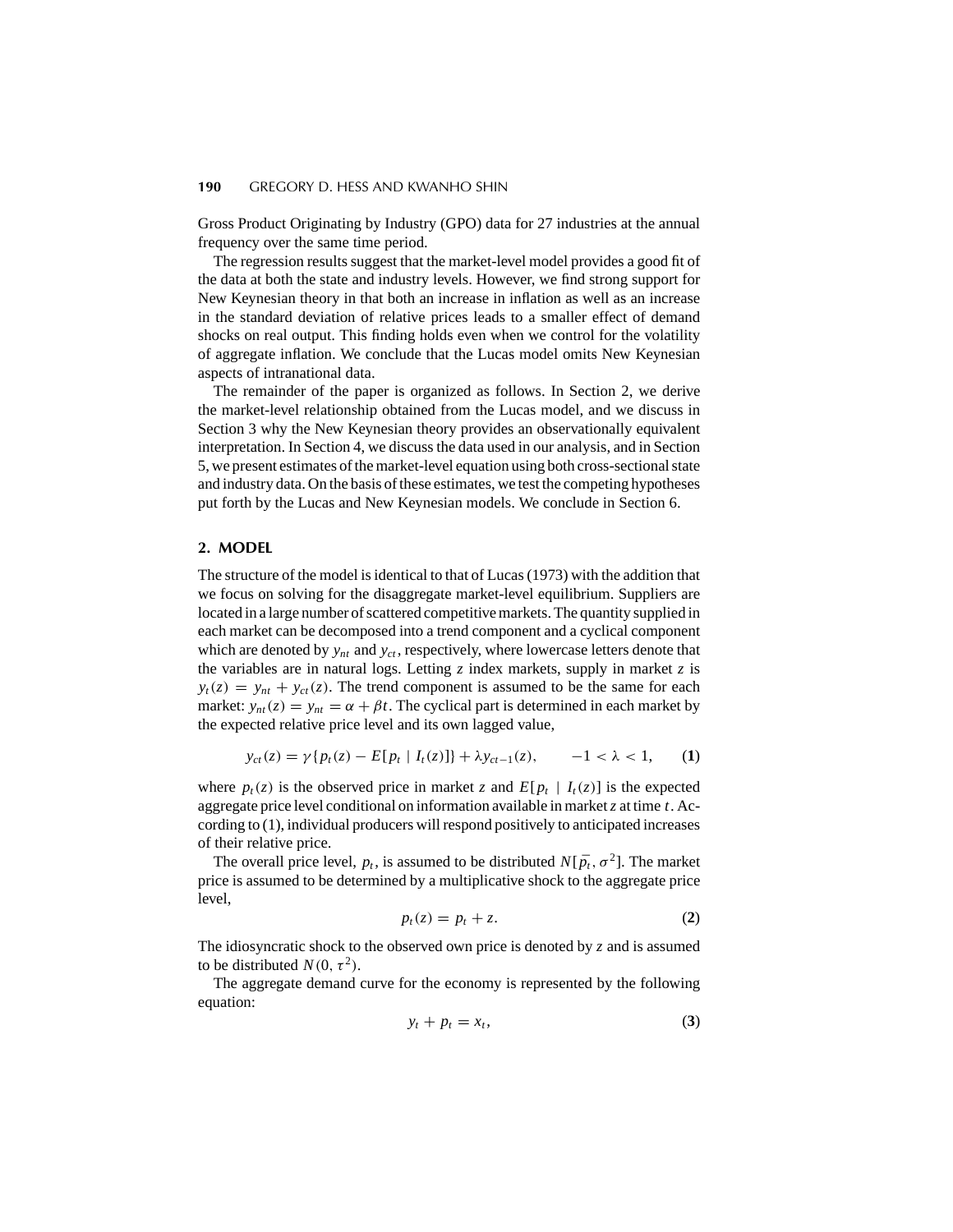where  $x_t$  represents nominal aggregate output. We further assume that  $\Delta x_t$  is a sequence of independent shocks that are distributed  $N(\delta, \sigma_x^2)$ . Using a linear conjecture for the aggregate price level, the solutions for output in each market and in the aggregate are, respectively,

$$
y_{ct}(z) = -\pi \delta + \pi \Delta x_t + \theta \gamma z + \lambda y_{ct-1}(z), \tag{4}
$$

$$
y_{ct} = -\pi \delta + \pi \Delta x_t + \lambda y_{ct-1},\tag{5}
$$

where  $\pi = \theta \gamma/(1 + \theta \gamma)$  and  $\theta = \tau^2/(\sigma^2 + \tau^2)$ . The responsiveness parameter to aggregate demand  $(\pi)$  falls as the volatility of the aggregate price level  $(\sigma)$ increases, or as the standard deviation of relative prices across markets ( $\tau$ ) decreases. On the basis of estimates of the aggregate equation (5) using data for 18 countries, Lucas (1973) found supporting evidence that  $\pi$  becomes lower for a country as its  $\sigma^2$  rises. Because he relied on the aggregate equation with aggregate data, he could not verify the other implications, namely that  $\pi$  becomes higher as  $\tau^2$  increases. Ball et al. (1988) and DeFina (1991) also estimated equation (5) to test other implications of New Keynesian theory.

We demonstrate in the Appendix that the individual market-level equilibrium equation is

$$
y_{ct}(z) = -\pi \delta + \pi \Delta x_t + \pi [x_t(z) - x_t] + \lambda [\pi y_{ct-1} + (1 - \pi) y_{ct-1}(z)].
$$
 (6)

Equation (6) holds for every market in each period. Because in the aggregate both  $[x_t(z) - x_t]$  and  $[y_{ct-1} - y_{ct-1}(z)]$  are zero, aggregating equation (6) over all markets yields the aggregate equation (5) that has been the focus of the empirical literature. We estimate the market-level equation (6), our so-called disaggregate Lucas supply curve, in Section 5.

### **3. A NEW KEYNESIAN INTERPRETATION**

According to the Lucas model, nominal income has two effects on output at the disaggregate level. First, unexpected increases in nominal aggregate demand will cause output to rise in the entire economy. This aspect is captured by the term  $\pi(\Delta x_t - \delta)$  in both the aggregate and disaggregate equations, (5) and (6). Second, markets with higher-than-average nominal income also will have higher output as the effects of their beneficial real demand shock filters through the signal extraction process. This feature is captured by the term  $\pi[x(z_t, -x_t]$  in the disaggregate equation (6). In Hess and Shin (1997) we demonstrate that a standard New Keynesian model such as Mankiw's (1985) makes similar predictions to the Lucas model about the market-level relationships between real and nominal variables, not just at the aggregate level as pointed out by Ball et al. (1988). In this sense, both theories are observationally equivalent.

Nevertheless, although both Lucas's and the New Keynesian models predict similar responses between nominal and real variables, the two approaches can be distinguished as to what *influences* the responsiveness of real output to nominal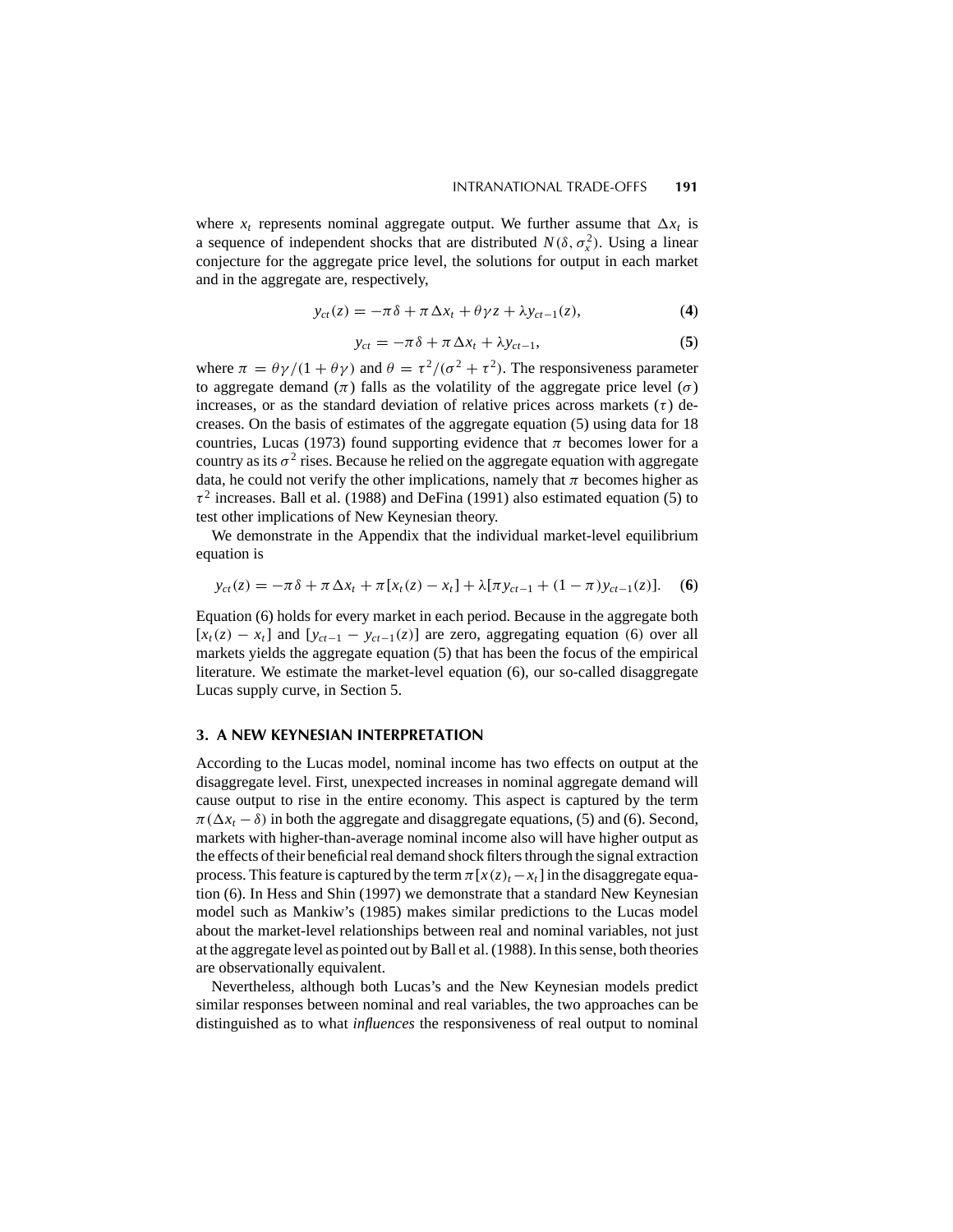aggregate demand. For example, as pointed out by Ball et al. (1988), the responsiveness of real output to nominal shocks  $(\pi)$  is constant in the Lucas model, but it is a decreasing function of the average level of inflation in the New Keynesian model. This is because, in the New Keynesian framework, higher average levels of inflation suggest more price changes and, therefore, fewer adjustments to output. This approach has been explored at the aggregate level for international data by Ball et al. (1988) and DeFina (1991), although it has been criticized by Akerlof et al. (1988). Our approach is to focus on another distinction between the two theories. According to New Keynesian theory, a higher variance of relative prices will lead to a smaller effect of nominal shocks on real output because prices will be adjusted more frequently. However, Lucas's model makes the opposite prediction, namely, as the variance of relative prices increases, an unanticipated nominal shock will have a greater impact on real output because individuals will rationally attribute a larger proportion of the nominal shock as a change in their relative price, i.e.,  $\partial \pi / \partial \tau^2 > 0$ . In the following section, we describe the data we use to distinguish these two theories, and in Section 5 we estimate the market-level responsiveness of real output to nominal shocks and we explore whether New Keynesian theory or Lucas's theory better explains this responsiveness.

#### **4. THE DATA**

The data that we use to investigate intranational output-inflation trade-offs for the United States are GSP and GPO data published by the U.S. Department of Commerce, Bureau of Economic Analysis (BEA). Both nominal and real GSP data are reported for all 50 states plus the District of Columbia for 1977–1991 on an annual basis.<sup>6</sup> The data were made per capita by dividing by the state's population. Nominal and real GPO data are also available back to 1977 for all two-digit industries. To make these data per capita we use average employment in the industry, which unfortunately restricts our sample to 27 industries.7 We constructed the implicit price for each state (industry) by dividing nominal GSP (GPO) by real GSP (GPO).

The real GSP series, however, are constructed by the BEA using highly disaggregate industry deflators [see Beemiller and Dunbar (1994)]. Nevertheless, examining intranational output-inflation trade-offs at the state level, in addition to the industry level, is still important for the following reasons: First, the heterogeneity of output-per-worker is quite high across industries, but much less across states.<sup>8</sup> This is important because the models assume that each market is identical ex ante. Second, industry-level data also suppress regional variation in output prices within an industry. Third, because industries are geographically concentrated, the state deflators will pick up differences in state prices, even though based on industrylevel data. Fourth, the metaphor that Lucas uses to justify his assumption of limited information is a spatial one, and we believe that states are the best proxies to capture this. Fifth, because we adjust the industry data by employment, we only have 27 industries that have data for the entire sample, which lowers the precision of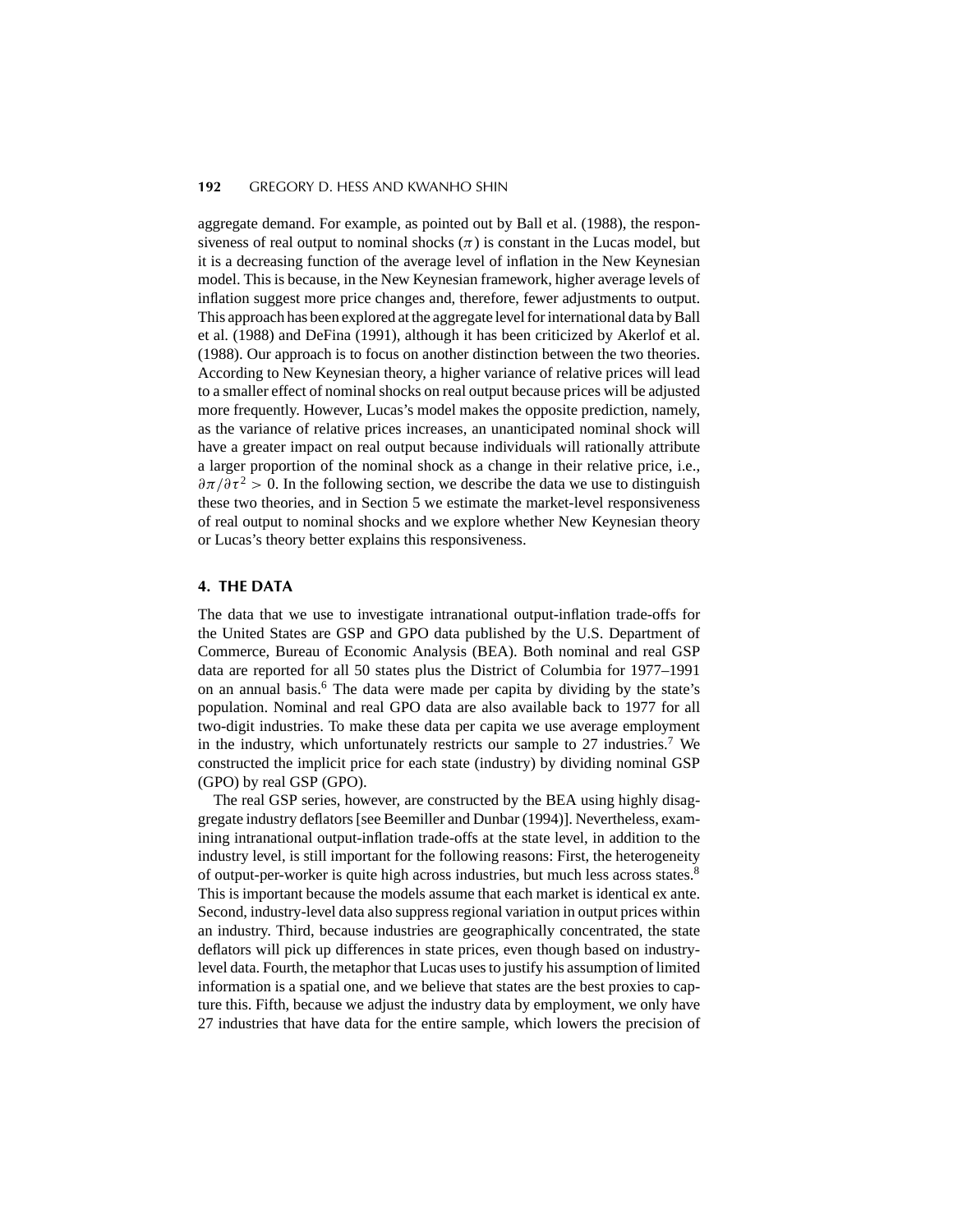our cross-sectional estimates as compared to those for state-level data.9 Finally, the state-level data have the benefit that they aggregate up to total U.S. GDP, which the industry data do not as they exclude, among other things, the agricultural and government sectors. In summary, our approach is consistent with Lucas's framework: The ratio of a state's (industry's) price deflator to the overall price level is the state's (industry's) relative price of its representative unit of output, and the difference across states (industries) in their price levels reflects the fundamental heterogeneity of their output. To the extent that we obtain similar results using both state and industry data, this would be an indication of the robustness of our findings.

Before presenting our regression results, two obstacles must be overcome in constructing relative measures of prices and nominal and real income. First, all states and industries are not equal in terms of their income per capita, and these differences can persist over time. To capture these systematic, deterministic differences that are not incorporated into the theory, we detrend the log of the relative nominal and real income series for each state and industry separately.<sup>10</sup> Second, by design, the implicit price level for each state and industry is equal to one in 1987, the benchmark year, and hence the relative price for all states is equal to one in 1987. Accordingly, we measure relative prices by relative inflation rates.

Finally, consistent with Lucas's model, we treat each state and industry as identical ex ante, although each will differ ex post depending on the realization of the idiosyncratic shocks. For example, if we observe that relative inflation rates across states and industries are more dispersed, we can interpret this as an increase in the volatility of a state or industry's ex ante relative price. Accordingly, a measure of the recent volatility of realized relative inflation rates is an appropriate measure for the ex-ante volatility of each state's or industry's relative price  $(\tau^2)$ .<sup>11</sup> Even though in the New Keynesian framework, the more relevant measure is the volatility of a given relative price rather than the dispersion across different relative prices, we use the estimate of the latter as an appropriate proxy for the former under the assumption that states and industries are identical ex ante.

In the next section, based on the equation derived in Section 2, we estimate the disaggregate market-level relationship between real output and nominal shocks and further explore the nature of the aggregate supply curve.

#### **5. ESTIMATION RESULTS**

In this section, we estimate the disaggregate-level equation which captures elements of the aggregate supply curve for both Lucas's theory and New Keynesian theory. Because the disaggregate supply curve holds across states and industries at a point in time, we utilize these annual cross-sectional observations to estimate equation (6). One benefit we obtain is that, unlike other approaches, we can allow the crucial parameter that represents the effect of aggregate demand on real output,  $\pi$ , to vary with time. We then can analyze the relationship between  $\pi_t$  and other related variables without relying on international data.<sup>12</sup>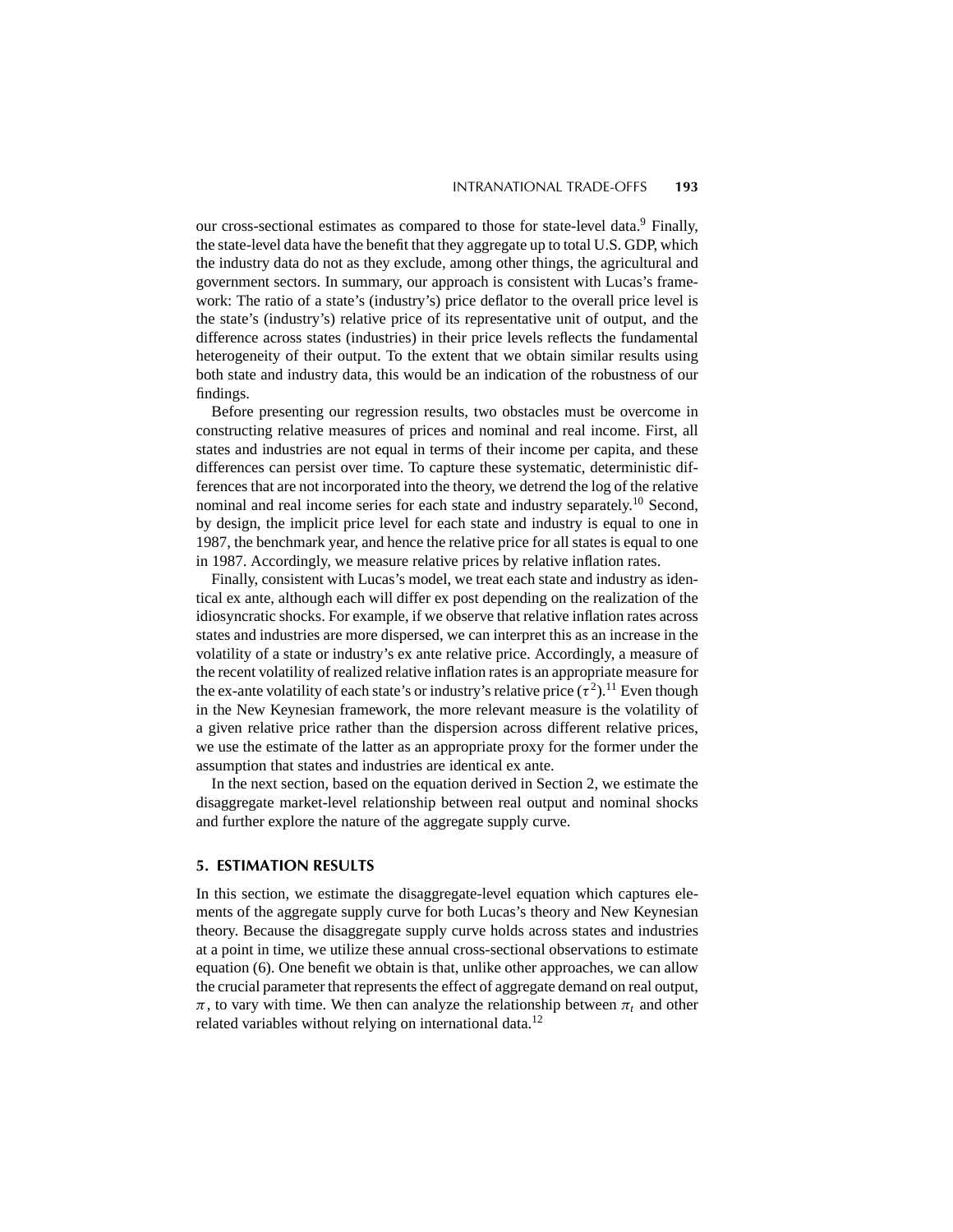Ball et al. (1988) estimated a single value of  $\pi$  for each country and then related the  $\pi$  for each country to characteristics such as the average or volatility of its inflation rate so as to test New Keynesian theories. This approach is unsatisfactory because all of the crucial parameters are assumed to be constant over time despite structural changes. Moreover, it also assumes that these countries are identical except for the specific characteristics considered. However, different institutions and factors in each country raise the possibility that a country's real output may respond differently to nominal aggregate demand for other reasons which make it difficult to pinpoint what affects the responsiveness of real output to nominal aggregate demand. By utilizing cross-sectional data within a country, this problem is mitigated. DeFina (1991) incorporates interaction terms which allow  $\pi$  to change over time for each country because of changes in the moving average or moving volatility of inflation. Although this partly corrects for the problem of Ball et al. (1988), it introduces endogenous variables into his econometric specification. Moreover, because DeFina only considers the aggregate equation, he cannot analyze the relation between  $\pi$  and the variance of relative prices, which is a major objective in this paper.

Using our cross-sectional approach, introducing a time-varying  $\pi$  requires that other parameters such as  $\tau$  or  $\sigma$  (and hence  $\theta$ ) in Section 2 also be time varying.<sup>13</sup> Because the ratio of the variance of relative nominal shocks to the variance of the relative price shocks is changing, the degree of confusion also is changing and therefore the effect of aggregate demand on real activity also is changing across time. This makes the estimated value of  $\pi$  in equation (6) different in each year. Of course, nothing inherent to our empirical methodology necessitates that the estimated value of  $\pi$  fluctuate over time. Indeed, it is critical to our analysis that we relate movements in the slope of the aggregate supply curve to variables proposed by the competing theories.

Tables 1 and 2 present the estimated values of equation (6) for the period 1978– 1991 using state and industry data, respectively. At a point in time  $\Delta x_t$  and  $y_{ct-1}$ are common for all states, and so, the following equation was used to estimate  $\pi$ and  $\lambda$  for each year of our sample:

$$
y_{ct}(z) = c + \pi [x_t(z) - x_t] + \lambda (1 - \pi) y_{ct-1}(z).
$$
 (7)

The constant term, *c*, captures the remainder of the terms,  $-\pi \delta + \pi \Delta x_t + \lambda \pi y_{ct-1}$ , which includes aggregate variables that are common to all states at a point in time.<sup>14</sup> The parameters  $c, \pi$ , and  $\lambda$  were estimated using nonlinear least squares.

The results reported in Table 1 suggest that the specification for the marketlevel model, equation (7), provides a good fit for the state-level data. The adjusted  $R^2$  vary between 0.678 and 0.963, which is quite high considering that the data have been detrended and the regressions are cross sectional. The estimates of the key parameter  $\pi$ , which reflects the average responsiveness of real output in each state to relative movements in a state's aggregate demand, vary between a low of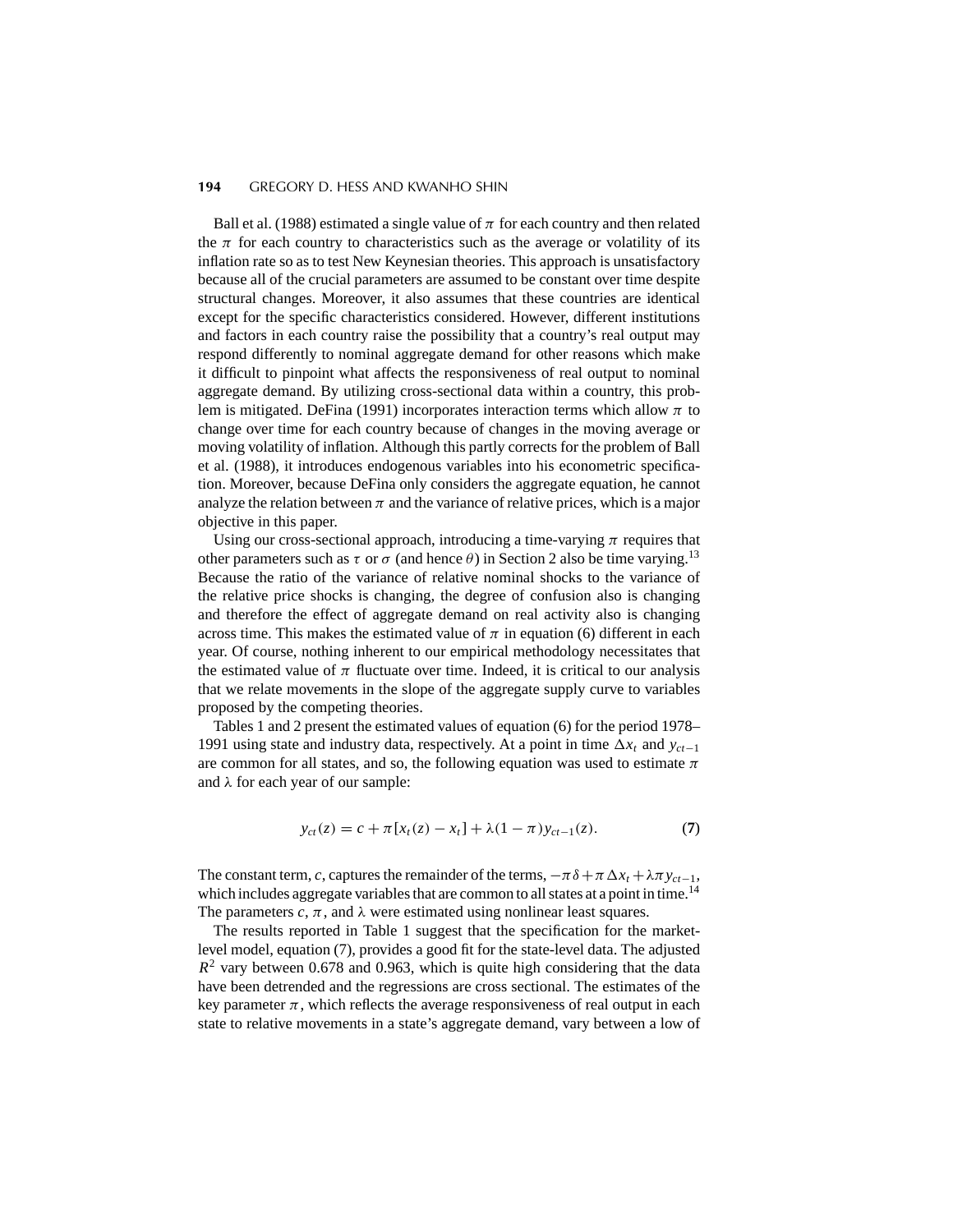| Year | $\hat{c}$   | $\hat{\pi}$ | $\hat{\lambda}$ | $\bar{R}^2$ |
|------|-------------|-------------|-----------------|-------------|
| 1978 | 0.028       | 0.221       | 0.477           | 0.843       |
|      | (17.248)    | (5.093)     | (6.852)         |             |
| 1979 | 0.020       | 0.421       | 0.300           | 0.905       |
|      | (10.898)    | (10.241)    | (3.840)         |             |
| 1980 | $-0.009$    | 0.607       | 0.431           | 0.854       |
|      | $(-3.853)$  | (15.098)    | (1.885)         |             |
| 1981 | $-0.013$    | 0.408       | 0.215           | 0.901       |
|      | $(-7.943)$  | (15.230)    | (1.404)         |             |
| 1982 | $-0.048$    | 0.396       | 0.456           | 0.882       |
|      | $(-16.173)$ | (5.907)     | (2.399)         |             |
| 1983 | $-0.036$    | 0.355       | 0.256           | 0.678       |
|      | $(-6.664)$  | (3.594)     | (1.962)         |             |
| 1984 | $-0.002$    | 0.379       | 0.291           | 0.686       |
|      | $(-0.587)$  | (6.500)     | (2.534)         |             |
| 1985 | 0.002       | 0.332       | 0.755           | 0.737       |
|      | (0.872)     | (4.055)     | (5.362)         |             |
| 1986 | 0.005       | 0.639       | 0.797           | 0.963       |
|      | (5.902)     | (30.963)    | (8.808)         |             |
| 1987 | 0.009       | 0.564       | 0.590           | 0.940       |
|      | (8.051)     | (10.939)    | (4.620)         |             |
| 1988 | 0.023       | 0.637       | $-0.084$        | 0.811       |
|      | (11.677)    | (9.788)     | $(-0.351)$      |             |
| 1989 | 0.020       | 0.560       | 0.236           | 0.880       |
|      | (15.799)    | (15.275)    | (2.875)         |             |
| 1990 | 0.015       | 0.973       | $-2.803$        | 0.929       |
|      | (11.982)    | (25.186)    | $(-0.592)$      |             |
| 1991 | $-0.018$    | 0.837       | 1.537           | 0.897       |
|      | $(-8.602)$  | (12.797)    | (3.159)         |             |
|      |             |             |                 |             |

**TABLE 1.** Estimation results for disaggregate Lucas supply equation using state-level data<sup>*a*</sup> {*y<sub>ct</sub>*(*z*) =  $\hat{c} + \hat{\pi}[x_t(z) - x_t] + \hat{\lambda}(1 - \hat{\pi})y_{ct-1}(z)$ }

*<sup>a</sup>*There are 51 observations per year; *t* statistics are reported in parentheses.

0.221 in 1978 to a high of 0.973 in 1990. The coefficient estimates for  $\pi$  are all significantly greater than zero at well below the 1% level of statistical significance as the *t* statistics vary from 3.5 to over 30. This provides strong market-level evidence for the aggregate supply curve which predicts a positive coefficient for  $\pi$ . The estimated values for  $\lambda$  are typically reasonable and statistically significant with the exception of 1990 and 1991 when the estimated values exceed 1 in absolute value.<sup>15</sup>

The results in Table 2 using industry-level data are weaker than those using state-level data, but generally provide the same pattern of results. For 9 of the 14 years, the estimated value of  $\pi$  is statistically different from zero and positive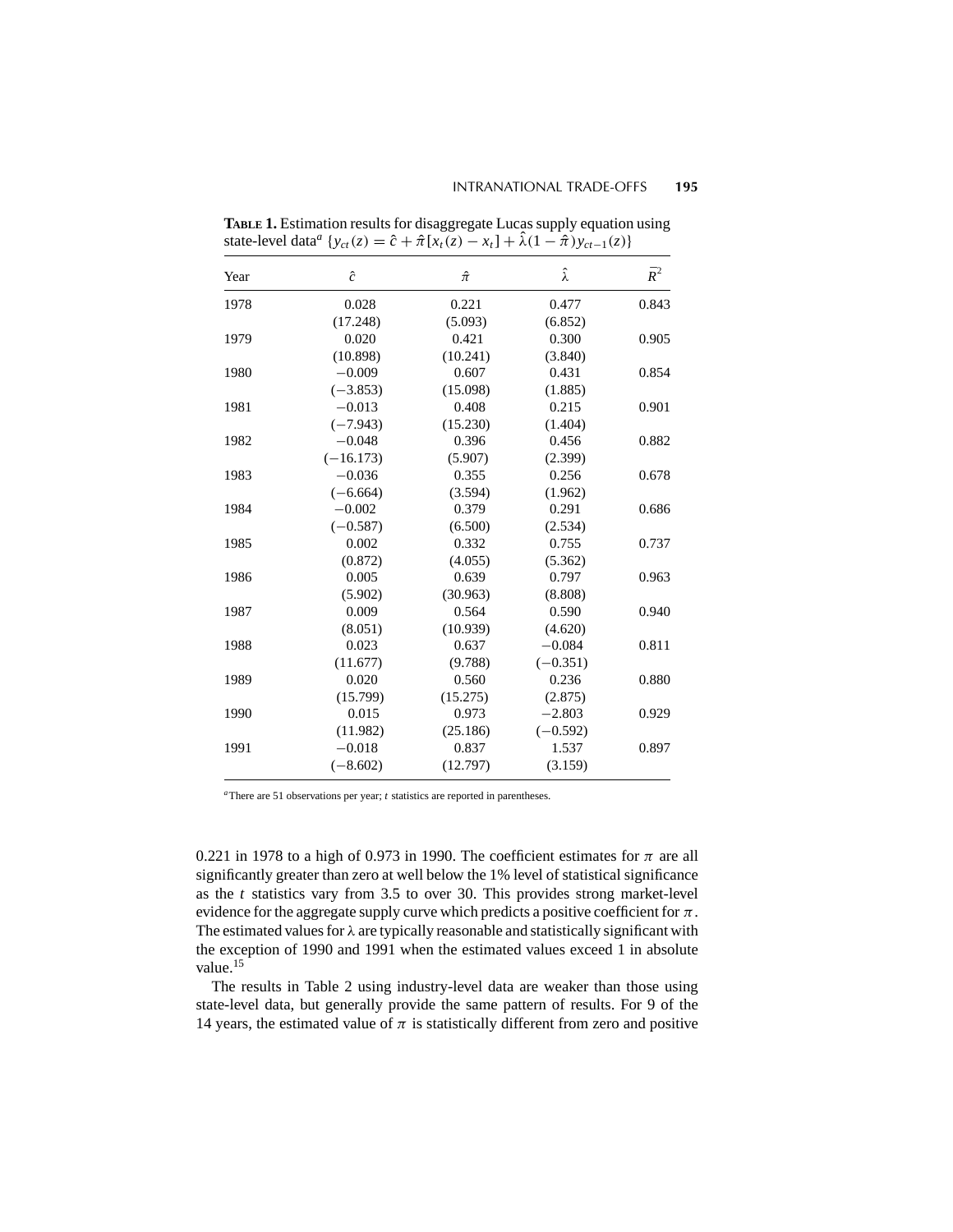| Year | ĉ          | $\hat{\pi}$ | $\hat{\lambda}$ | $\bar{R}^2$ |
|------|------------|-------------|-----------------|-------------|
| 1978 | 0.038      | 0.154       | 0.564           | 0.459       |
|      | (4.136)    | (1.770)     | (4.06)          |             |
| 1979 | 0.016      | 0.399       | 0.428           | 0.632       |
|      | (2.027)    | (6.701)     | (2.330)         |             |
| 1980 | $-0.0127$  | 0.145       | $-0.59241$      | 0.059       |
|      | $(-0.722)$ | (0.798)     | $(-1.590)$      |             |
| 1981 | $-0.014$   | 0.268       | 0.45846         | 0.253       |
|      | $(-0.989)$ | (2.531)     | (1.891)         |             |
| 1982 | $-0.065$   | 0.239       | 0.66882         | 0.392       |
|      | $(-5.405)$ | (2.491)     | (3.133)         |             |
| 1983 | $-0.030$   | 0.266       | 0.53804         | 0.316       |
|      | $(-1.674)$ | (1.760)     | (2.509)         |             |
| 1984 | $-0.005$   | 0.250       | 0.10351         | 0.196       |
|      | $(-0.506)$ | (2.887)     | (0.746)         |             |
| 1985 | $-0.001$   | 0.157       | 1.062           | 0.530       |
|      | $(-0.004)$ | (1.351)     | (4.246)         |             |
| 1986 | 0.001      | 0.555       | 0.685           | 0.621       |
|      | (0.143)    | (3.935)     | (1.785)         |             |
| 1987 | 0.030      | 0.287       | 0.013           | 0.216       |
|      | (3.945)    | (2.684)     | (0.094)         |             |
| 1988 | 0.036      | 0.283       | 0.393           | 0.206       |
|      | (3.502)    | (1.587)     | (1.356)         |             |
| 1989 | 0.001      | 0.357       | 0.954           | 0.611       |
|      | (0.122)    | (3.607)     | (4.191)         |             |
| 1990 | 0.009      | 0.461       | 0.066           | 0.139       |
|      | (1.051)    | (2.398)     | (0.231)         |             |
| 1991 | $-0.037$   | 0.298       | 1.962           | 0.730       |
|      | $(-5.163)$ | (2.625)     | (5.153)         |             |
|      |            |             |                 |             |

**196** GREGORY D. HESS AND KWANHO SHIN

**TABLE 2.** Estimation results for disaggregate Lucas supply equation using industry-level data<sup>*a*</sup> { $y_{ct}(z) = \hat{c} + \hat{\pi}[x_{t}(z) - x_{t}] + \hat{\lambda}(1 - \hat{\pi})y_{ct-1}(z)$ }

*<sup>a</sup>*There are 27 observations per year; *t* statistics are reported in parentheses.

at below the 5% level of significance, and the estimates vary from 0.15 to 0.55. While the fewer number of observations for industry data may contribute to the equation's poor fit as compared to those using state-level data, what is crucial is that the empirical estimates of  $\pi$  are sufficiently variable to allow us to test the competing theories.

The estimates of the market-level model provide a time series of measures of the responsiveness of output to aggregate demand, namely  $\pi_t$ 's. To test the New Keynesian alternatives to the Lucas model, we distinguish the two approaches using the following regression:

$$
\pi_t = \pi_0 + \pi_1 \overline{\Delta p} + \pi_2 \overline{\sigma_{\Delta[p(z)-p]}} + \pi_3 \overline{\sigma_{\Delta p}},
$$
\n(8)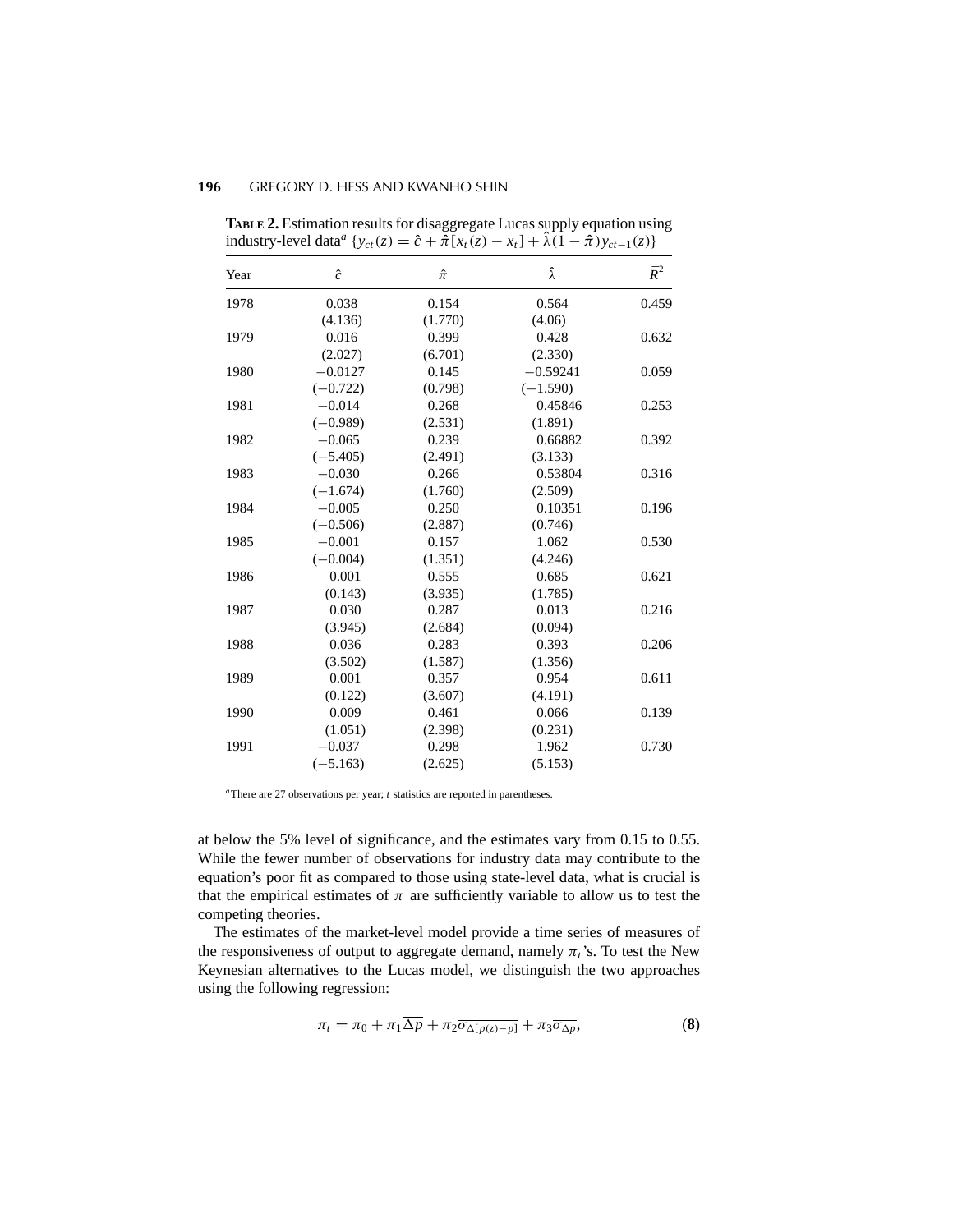where  $\overline{\Delta p}$ ,  $\overline{\sigma_{\Delta[p(z)-p]}}$ , and  $\overline{\sigma_{\Delta p}}$  are the five-year lagged moving-average rate of inflation, the two-year lagged moving average of the standard devation of relative price inflation, and the five-year lagged moving-average standard deviation of aggregate inflation, respectively.<sup>16</sup> First, New Keynesian theory predicts that  $\pi$ should fall as the average inflation rate rises ( $\pi$ <sub>1</sub> < 0), whereas the Lucas model implies that there should be no effect ( $\pi_1 = 0$ ). Second, New Keynesian theory predicts that  $\pi$  should fall as the variance of relative prices rises ( $\pi$ <sub>2</sub> < 0), whereas the Lucas model predicts that it should rise  $(\pi_2 > 0)$ .<sup>17</sup> Finally, to control for the criticism by Akerlof et al. (1988) that inflation (and perhaps relative inflation variability) are just proxies for the variation of aggregate inflation, for which both Lucas's and New Keynesian theory predict  $\pi_3$  < 0, we include this term as well.

Figures 1–3 present simple cross-plots of the estimated values of  $\pi_t$  with the measures of the moving-average rate of inflation, the moving volatility of relative and aggregate inflation,  $\overline{\Delta p}$ ,  $\overline{\sigma_{\Delta[p(z)-p]}}$ , and  $\overline{\sigma_{\Delta p}}$ , respectively, for the state-level data. These pictures demonstrate that the  $\hat{\pi}$ <sup>'</sup> s are negatively related to inflation, and the volatility of relative and aggregate price inflation, with correlation coefficients equal to  $-0.73$  ( $-0.48$ ),  $-0.65$  ( $-0.56$ ) and  $-0.59$  ( $-0.36$ ), respectively, for state (industry, not shown) data.

Tables 3 and 4 present the estimation results for equation (8) using state and industry data, respectively, and the fitted values for Table 3 are presented in



**FIGURE 1.** Plot of inflation and relative aggregate demand response  $(\pi)$ .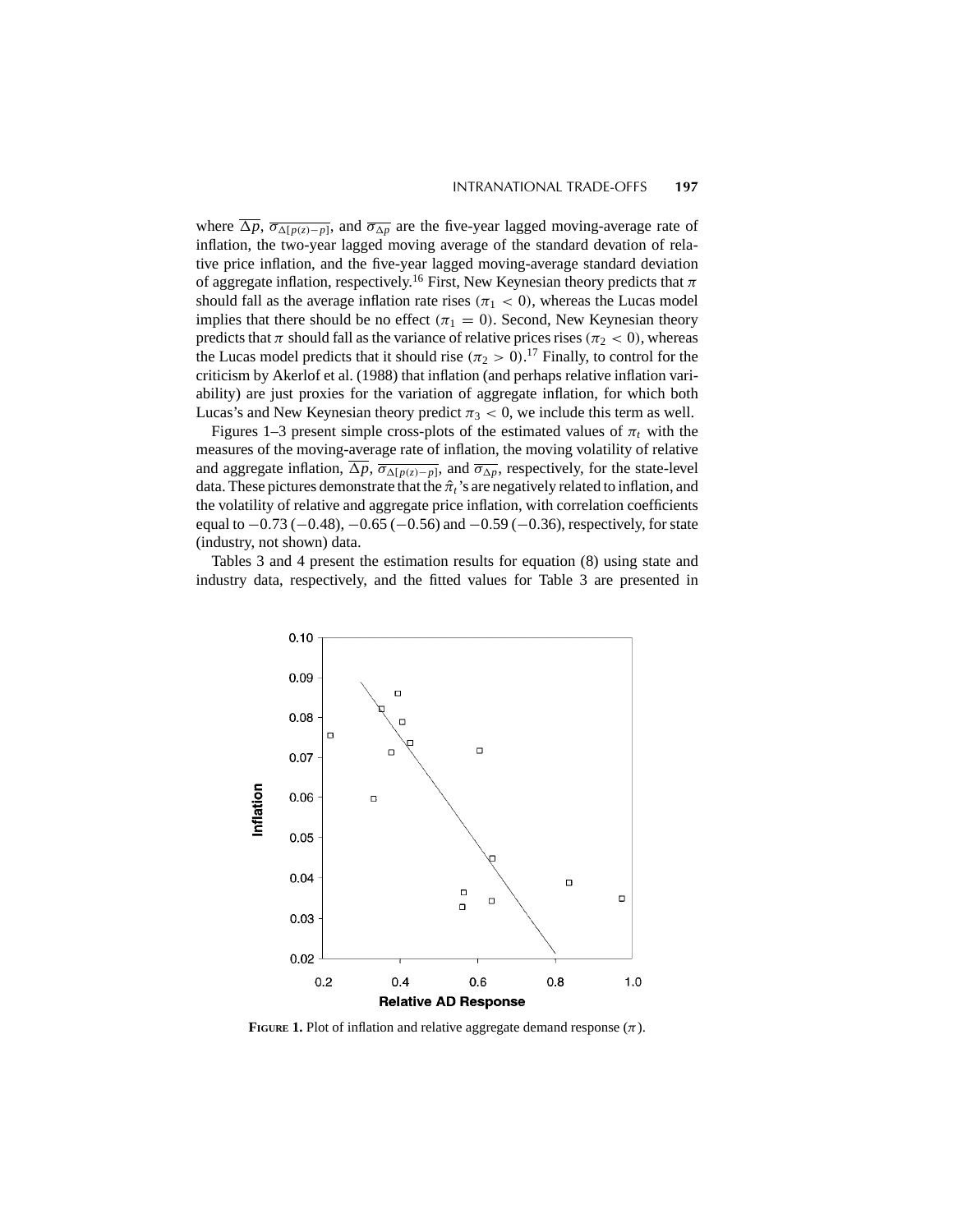

**FIGURE 2.** Plot of relative price volatility and relative aggregate demand response  $(\pi)$ .



**FIGURE 3.** Plot of volatility of inflation and relative aggregate demand response  $(\pi)$ .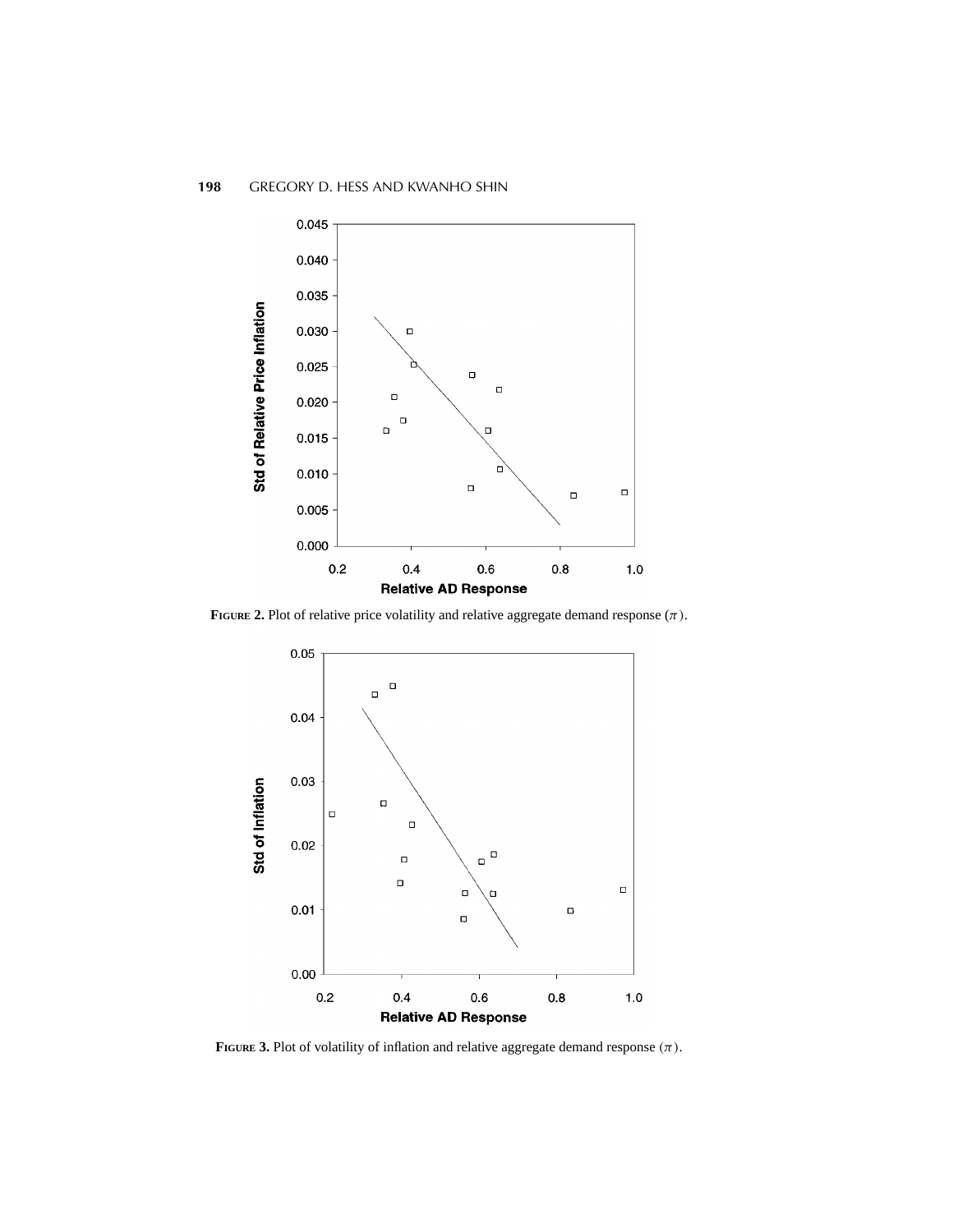Figures 1–3.18 For Table 3, as demonstrated in column 5 where we use all of the explanatory variables in our regression, the moving-average inflation rate, and the moving volatilities of relative and aggregate inflation are all negatively related to  $\pi_t$  below the 5% level of statistical significance.<sup>19</sup> Again, the results using industry data in Table 4 are weaker, but they strongly support the view that inflation and the volatility of relative prices is negatively related to the output-inflation trade-off. In fact, the volatility of relative prices independently explains about 42% (32%) of the movement in the estimated value for  $\pi$  with state-level (industry-level) data.

**TABLE 3.** Estimation results for responsiveness of real output to aggregate demand  $(\pi)$  using state data<sup>*a*</sup> { $\pi_t = \pi_0 + \pi_1 \overline{\Delta p} + \pi_2 \overline{\sigma_{\Delta[p(\zeta) - p]}} + \pi_3 \overline{\sigma_{\Delta p}}$ }

| Regressors                     |            |            |            |            |
|--------------------------------|------------|------------|------------|------------|
| Constant                       | 0.958      | 0.851      | 0.745      | 1.033      |
|                                | (7.535)    | (7.513)    | (8.469)    | (7.558)    |
| $\Delta p$                     | $-7.400$   |            |            | $-2.016$   |
|                                | $(-4.051)$ |            |            | $(-2.604)$ |
| $\sigma_{\Delta[p(z)-p]}$      |            | $-17.171$  |            | $-12.413$  |
|                                |            | $(-3.247)$ |            | $(-2.836)$ |
| $\overline{\sigma_{\Delta p}}$ |            |            | $-10.761$  | $-7.510$   |
|                                |            |            | $(-3.513)$ | $(-3.860)$ |
| $R^2$                          | 0.540      | 0.424      | 0.353      | 0.737      |
| $\bar{R}^2$                    | 0.501      | 0.366      | 0.299      | 0.639      |
| No. of observations            | 14         | 12         | 14         | 12         |

*<sup>a</sup>*The *t* statistics, which are robust to heteroskedasticity of unknown form, are reported in parentheses. The dependent variable is the estimated value for  $\pi$  that is reported in Table 1, col. 3.  $\overline{\Delta p}$ ,  $\overline{\sigma_{\Delta p}(z)-p_1}$ , and  $\overline{\sigma_{\Delta p}}$ are the five-year lagged average rate of inflation, the two-year lagged average standard devation of relative price inflation, and the five-year lagged standard deviation of inflation, respectively.

**TABLE 4.** Estimation results for responsiveness of real output to aggregate demand  $(\pi)$  using industry data<sup>*a*</sup> { $\pi$ <sub>*t*</sub> =  $\pi$ <sub>0</sub> +  $\pi$ <sub>1</sub> $\overline{\Delta p}$  +  $\pi$ <sub>2</sub> $\overline{\sigma_{\Delta p}}$ <sub>*p*(*z*)−*p*] +  $\pi$ <sub>3</sub> $\overline{\sigma_{\Delta p}}$ }</sub>

| Regressors                     |            |            |            |            |
|--------------------------------|------------|------------|------------|------------|
| Constant                       | 0.455      | 0.681      | 0.370      | 0.799      |
|                                | (6.239)    | (3.559)    | (8.369)    | (4.236)    |
| $\Delta p$                     | $-2.748$   |            |            | $-1.939$   |
|                                | $(-2.604)$ |            |            | $(-2.072)$ |
| $\sigma_{\Delta[p(z)-p]}$      |            | $-5.416$   |            | $-4.947$   |
|                                |            | $(-2.107)$ |            | $(-2.265)$ |
| $\overline{\sigma_{\Delta p}}$ |            |            | $-3.687$   | $-2.102$   |
|                                |            |            | $(-1.358)$ | $(-1.271)$ |
| $R^2$                          | 0.231      | 0.317      | 0.129      | 0.559      |
| $\bar{R}^2$                    | 0.167      | 0.248      | 0.056      | 0.393      |
| No. of observations            | 14         | 12         | 14         | 12         |

*a*The dependent variable is the estimated values for  $\pi$  that are reported in Table 2, col. 3. See Table 3 note for explanation of other variables.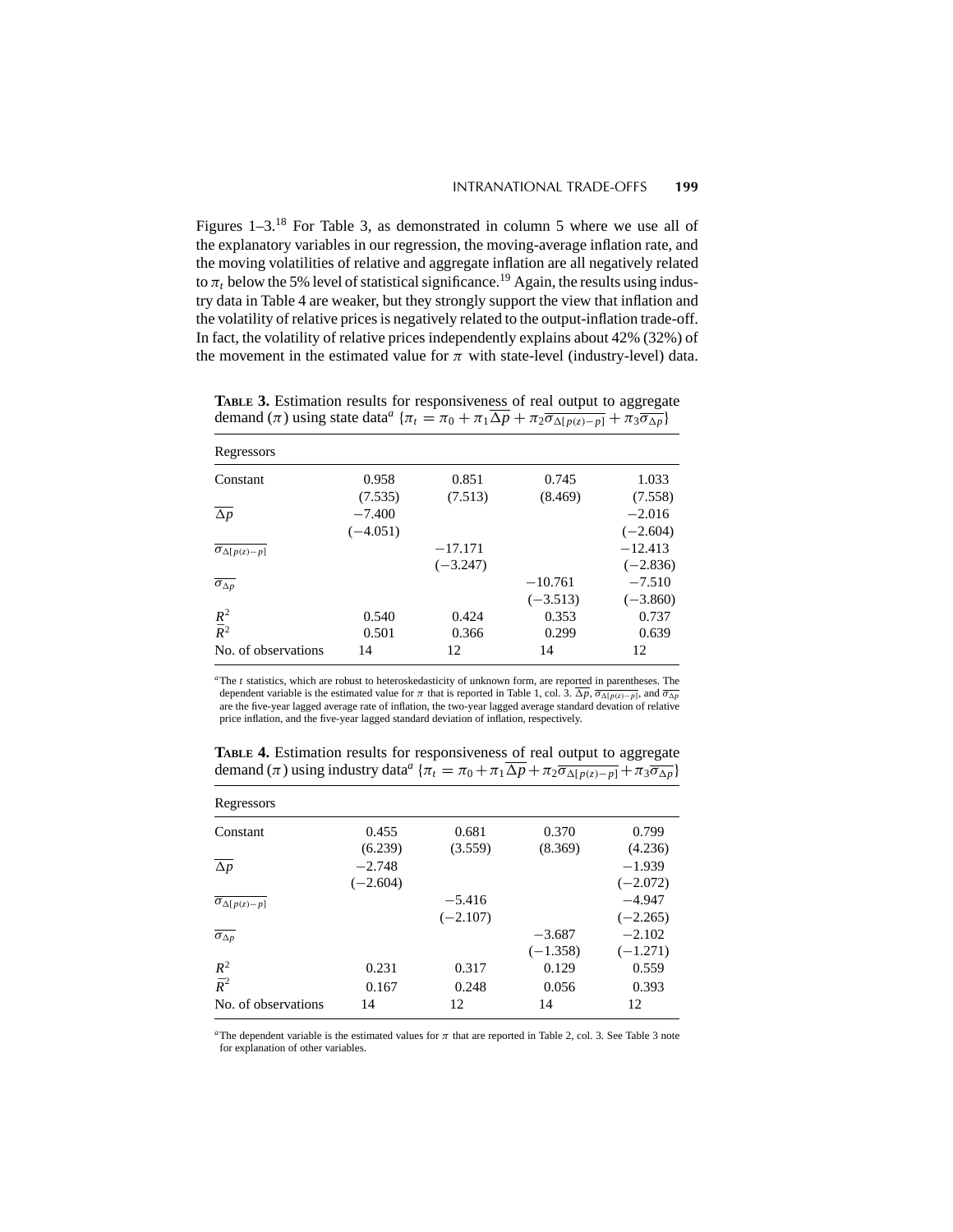Taken together, the evidence from both industry- and state-level data points in the direction of the New Keynesian explanation for the output-inflation trade-off.

#### **6. CONCLUSION**

We have estimated the time-varying responsiveness of real output to nominal aggregate demand shocks using intranational data for the United States. This responsiveness measures the slope of the aggregate supply curve. Although Lucas's theory and New Keynesian theory predict a positive slope to the aggregate supply curve, both theories differ significantly as to what affects its steepness. We focus our attention on the following predictions: New Keynesian theory predicts that the response of real output to a nominal shock should decrease as the variance of relative prices rises, because more markets will pay the menu cost and adjust prices more frequently rather than output due to higher uncertainty. In contrast to New Keynesian theory, Lucas's theory predicts that, as the variance of relative prices rises, the response of real output to a nominal shock should increase, because it increases the proportion of the nominal shock that the individual market perceives as real. On the basis of this test, we find strong evidence in favor of the New Keynesian view of the output-inflation trade-off.

#### NOTES

1. See Cukierman (1984) for an extensive summary of research that generalizes the Lucas aggregaterelative confusion model.

2. Ball and Mankiw (1994) argue that those who deny the importance of sticky prices depart radically from traditional macroeconomics. For recent microeconomic evidence of price stickiness see Carlton (1986), Cecchetti (1986), Blinder (1991), Kashyap (1995), and Levy et al. (1997).

3. In contrast, Caplin and Spulber (1986) show conditions under which there will be no price stickiness at the aggregate level if firms must pay a fixed cost to change their prices, and hence money will continue to be neutral in the aggregate.

4. Using international data, Koelln et al. (1996) explore the robustness of the finding that the trade-off falls as inflation rises.

5. On the basis of employment and productivity growth rates, Norrbin and Schlagenhauf (1988) and Kollmann (1995) find that industry-specific factors explain a much larger amount of the variation of activity over the business cycle than do region-specific factors.

6. Only nominal GSP is available back to 1963. For example, Barro and Sala-i-Martin (1991) construct real GSP prior to 1977 by using the aggregate GDP deflator to deflate real GSP for each state. This is inappropriate for our purposes because our analysis is based on idiosyncratic shocks to the price level.

7. The industries in our analysis are Mining, Construction, Transportation & Public Utilities, Retail Trade, Wholesale Trade, Finance, Insurance & Real Estate, and Services, as well as the following manufacturing industries listed by their 1987 SIC codes: 20, 21, 22, 23, 24, 25, 26, 27, 28, 29, 30, 31, 32, 33, 34, 35 & 36, 37, 38, 39, and 48 & 49.

8. See Bernard and Jones (1995) for evidence of the former.

9. We also estimated the model with industry data not corrected for the average number of employees in an industry, which increased our sample to 50 industries. We obtained similar results to those that we report in Tables 2 and 4. See Hess and Shin (1997).

10. This approach is justified econometrically because Lucas, Ball et al., and DeFina include a trend term as an explanatory variable in their regressions which effectively removes a deterministic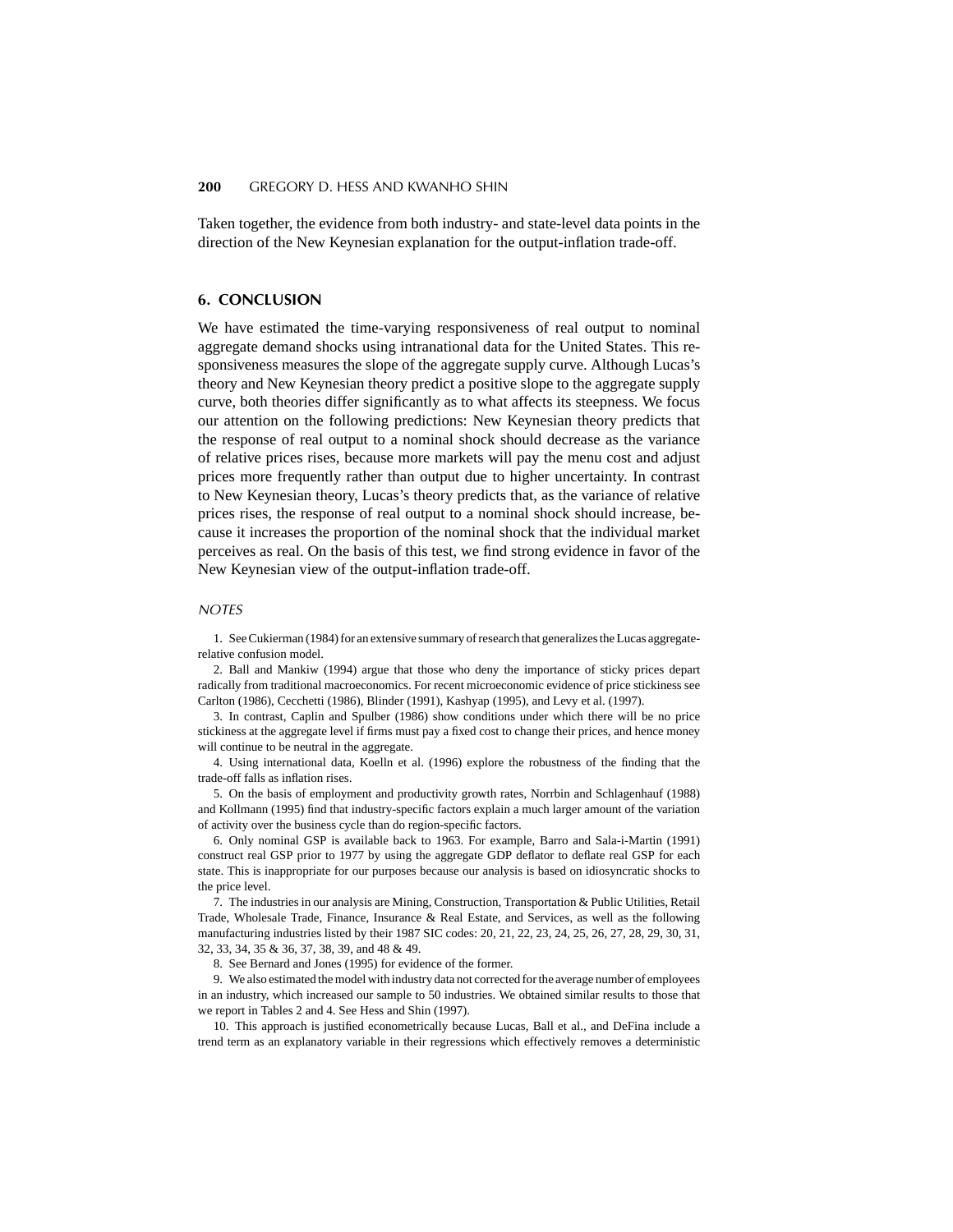trend from both the endogenous and exogenous variables. Recall that the log level of real output in each market and in the aggregate should be detrended according to the theory. The results we present are similar if we also include an oil term. See Hess and Shin (1997).

11. See Neumann and von Hagen (1991) for open-economy evidence on the determinants of conditional relative price variability.

12. Recently, Kandil and Woods (1995) used cross-industry data in an attempt to estimate Lucas supply curves for each industry across time. However, the equation they estimate is inconsistent with the equilibrium market equation we derive from the Lucas model. More specifically, they incorrectly estimate a version of the aggregate equation (5) for each industry, whereas they actually should have estimated the market-level equation (6).

13. Other fundamental parameters could change as well, such as λ and δ. This latter parameter is important because, over this time period, the growth of nominal output has fallen.

14. After estimating the sequence of constant terms,  $c_t$ 's, we regressed them on a constant,  $\Delta x_t$ and *yct*−1. Each coefficient from this regression was statistically significant with the correct sign, and an  $R^2$  near 0.50 for both data sets.

15. Recall that the coefficient on the lagged dependent variable is  $\lambda(1 - \pi)$ , and we estimate  $-1 \le$  $\hat{\lambda}(1 - \hat{\pi}) \leq 1.$ 

16. DeFina uses lagged moving averages for his measure for inflation, and hence to be consistent with his work, we adopt lagged moving statistics for all measures. Also, by using lagged measures, we lessen any simultaneity bias in our estimation procedure. Because we lose observations for the regression when we use lags for the relative inflation measure, we only use two lags. Our results are robust to varying the horizon for the moving-average terms.

17. For proofs of the first and second implications of New Keynesian theory, see Ball et al. (1988). The implications of Lucas's model are explained in Section 2. Recently Ball and Mankiw (1995) constructed a model with sticky prices that shows that inflation is more responsive to the positive skewness of relative input prices that are not available on a regional basis.

18. Because the dependent variable is generated from an earlier regression, the reported *t* statistics for the estimated parameters in Tables 3 and 4 are robust to heteroskedasticity of unknown form. See Ball et al. (1988, note 43).

19. For the state-level regressions, note that when inflation is low, say 2% per year, the impact parameter is around 0.8, whereas for high-inflation time periods, say 8% per year, the impact parameter is halved to approximately 0.4.

#### **REFERENCES**

Akerlof, G.A. & J.L. Yellen (1985) A near rational model of the business cycle, with wage and price inertia. *Quarterly Journal of Economics* 100, 823–838.

Akerlof, G.A., A. Rose & J.L. Yellen (1988) The New Keynesian economics and the output-inflation trade-off: Comments and discussion. *Brookings Papers on Economic Activity* 1, 58–65.

Ball, L.M. & N.G. Mankiw (1994) A sticky price manifesto. *Carnegie Rochester Series on Public Policy* 41, 127–151.

Ball, L.M. & N.G. Mankiw (1995) Relative price changes as aggregate supply shocks. *Quarterly Journal of Economics* 110, 161–193.

Ball, L.M. & D.H. Romer (1990) Real rigidities and the nonneutrality of money. *Review of Economic Studies* 57, 183–203.

Ball, L.M., N.G. Mankiw & D. H. Romer (1988) The New Keynesian economics and the output-inflation trade-off. *Brookings Papers on Economic Activity* 1, 1–57.

Barro, R.E. & X. Sala-i-Martin (1991) Convergence across states and regions. *Brookings Papers on Economics Activity* 1, 107–158.

Beemiller, R.M. & A.E. Dunbar (1994) Gross state product, 1977–91. *Survey of Current Business* 74, 80–97.

Bernard, A.B. & C.I. Jones (1995) Productivity and Convergence Across U.S. States and Industries. Working paper 409, Center for Economic Policy Research.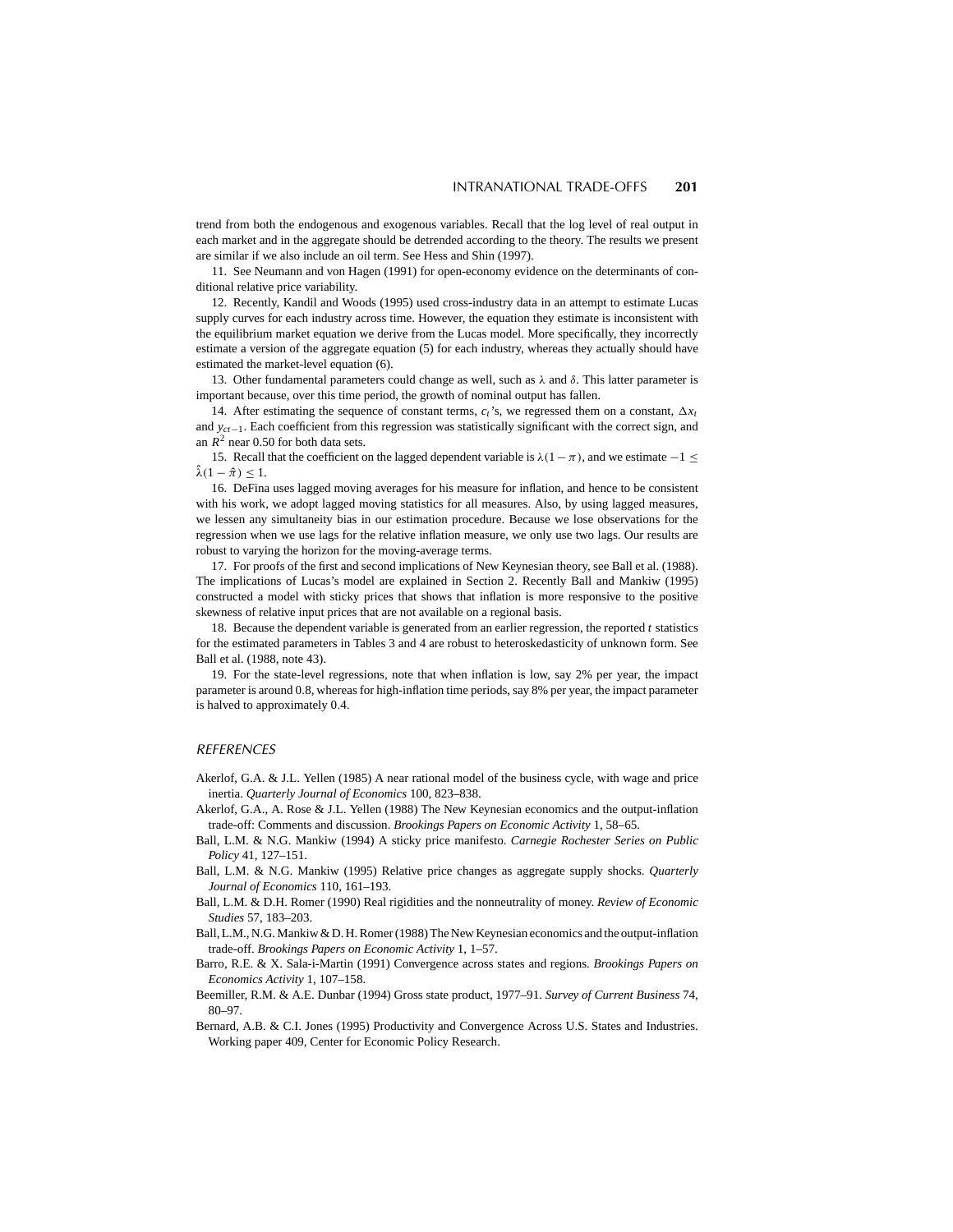- Blinder, A.S. (1991) Why are prices sticky? Preliminary results from an interview study. *American Economic Review* 81, 89–96.
- Caplin, A.S. & D.F. Spulber (1986) Menu costs and the neutrality of money. *Quarterly Journal of Economics* 102, 703–725.
- Carlton, D.W. (1986) The rigidity of prices. *American Economic Review* 76, 637–658.
- Cecchetti, S.G. (1986) The frequency of price adjustment: A study of the newsstand prices of magazines. *Journal of Econometrics* 31, 255–274.
- Cukierman, A. (1984) *Inflation, Stagflation, Relative Prices and Imperfect Information.* Cambridge, England: Cambridge University Press.
- DeFina, R.H. (1991) International evidence on a New Keynesian theory of the output-inflation tradeoff. *Journal of Money, Credit, and Banking* 23, 410–422.
- De Gregorio, J. & H.C. Wolf (1994) Relative Price Changes Across US-States. Mimeo, IMF.
- Friedman, M. (1968) The role of monetary policy. *American Economic Review* 58, 1–17.
- Hess, G.D. & K. Shin (1997) Some Intranational Evidence on Output-Inflation Tradeoffs. Mimeo, University of Kansas.
- Kandil, M. & J.G. Woods (1995) A cross-industry examination of the Lucas misperceptions model. *Journal of Macroeconomics* 17, 55–76.
- Kashyap, A.K. (1995) Sticky prices: New evidence from retail catalogs. *Quarterly Journal of Economics* 110, 245–274.
- Koelln, K., M. Rush & D. Waldo (1996) Do government policy multipliers decline with inflation. *Journal of Monetary Economics* 38, 495–505.
- Kollman, R. (1995) The correlation of productive growth across regions and industries in the United States. *Economics Letters* 47, 437–443.
- Levy, D., M. Bergen, S. Dutta & R. Venable (1997) The magnitude of menu costs: Direct evidence from large U.S. supermarket chains. *Quarterly Journal of Economics* 112, 791–825.
- Lucas, R.E., Jr. (1972) Expectations and the neutrality of money. *Journal of Economic Theory* 4, 103–124.
- Lucas, R.E., Jr. (1973) Some international evidence on output-inflation tradeoffs. *American Economic Review* 63, 326–334.
- Mankiw, N.G. (1985) Small menu costs and large business cycles: A macroeconomic model of monopoly. *Quarterly Journal of Economics* 100, 529–538.
- Neumann, M. & J. von Hagen (1991) Conditional relative price variance and its determinants: Open economy evidence from Germany. *International Economic Review* 32, 195–208.
- Norrbin, S.C. & D.E. Schlagenhauf (1988) An inquiry into the sources of macroeconomic fluctuations. *Journal of Monetary Economics* 22, 43–70.
- Phelps, E.S. (1968) Money wage dynamics and labor market equilibrium. *Journal of Political Economy* 76, 687–711.
- Phillips, A.W.H. (1958) The relationship between unemployment and the rate of change of money wages in the United Kingdom 1861–1957. *Economica* 25, 283–299.

# APPENDIX

To solve for the market-level equilibrium equation, we use the identity,  $y_t(z) + p_t(z) = x_t(z)$ , which together with (2) and (3) allows us to decompose *z* as follows:

$$
z = [x_t(z) - x_t] + [y_t - y_t(z)].
$$
\n(A.1)